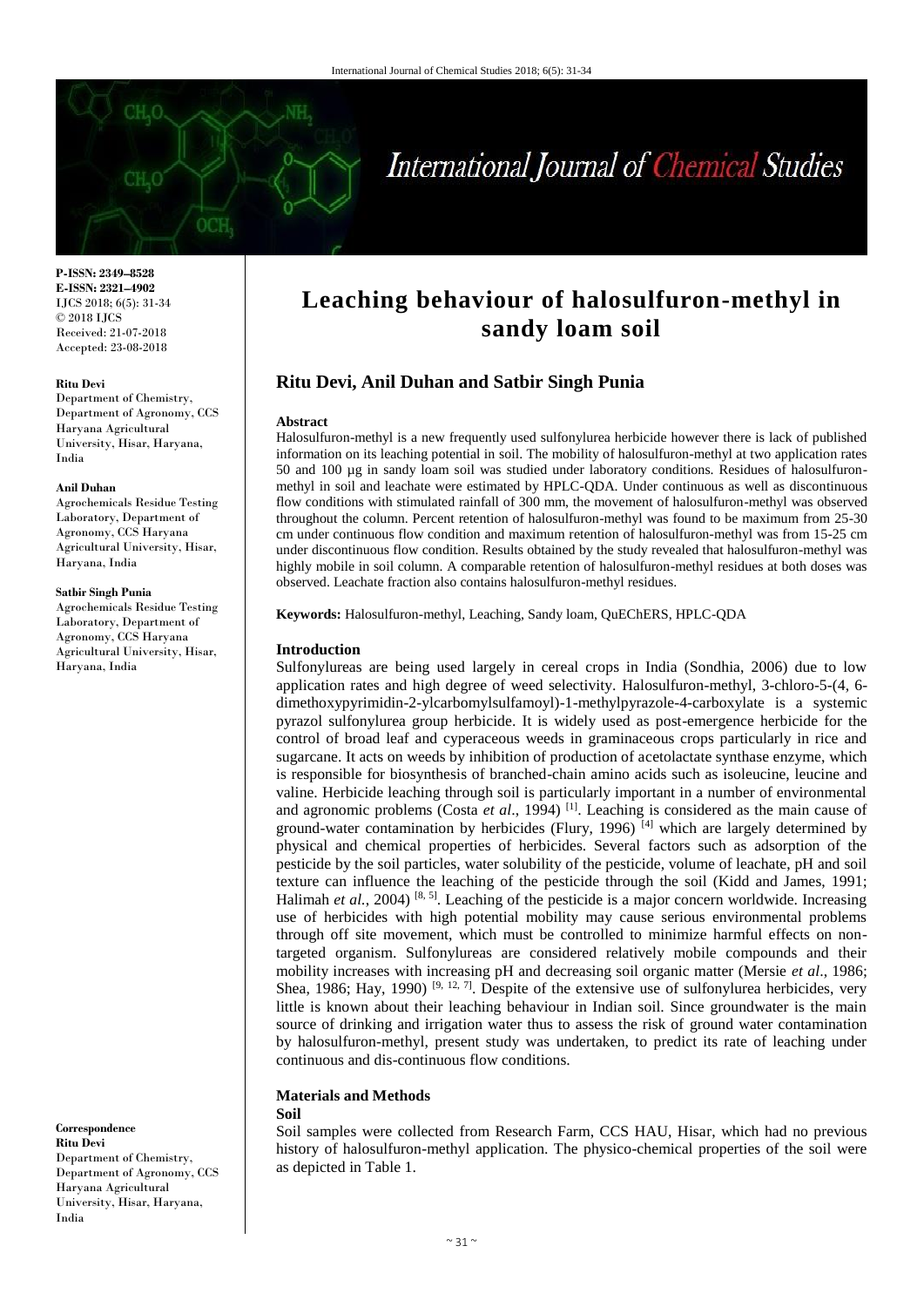|  | Table 1: Physico-chemical characteristics of soil |  |  |
|--|---------------------------------------------------|--|--|
|--|---------------------------------------------------|--|--|

| Soil property                  | Content                             |
|--------------------------------|-------------------------------------|
| Texture                        | Sand 65.5%, silt 22.5% and clay 12% |
| pΗ                             | 7.6                                 |
| Electric conductivity $(dS/m)$ | 2.0                                 |
| Organic Carbon                 | በ 67%                               |

## **Preparation of Standard Solution**

Standard solutions of halosulfuron-methyl of concentration ranging from 0.001 to 1µg/ml required for plotting a calibration curve were prepared in acetonitrile from stock solution of 100 µg/ml of halosulfuron-methyl by serial dilution using acetonitrile. All standard solutions were stored at  $4 \,^0C$ .

## **Leaching Experiment**

The leaching experiment was conducted under laboratory conditions at Agrochemicals Residues Testing Laboratory in CCS HAU, Hisar during February to April in 2017. Commercial formulation of halosulfuron-methyl (Sempra 75 WG) was used for leaching experiment. Plexi glass columns  $(60\times3$  cm i.d.) fitted with perforated glass sieve covered with filter paper (Whatmann No. 1) at bottom was used for leaching study. Each column was filled with soil up to 40 cm height to a uniform bulk density of 1.50  $g/cm^3 \pm 0.1$ . Weighed amount of soils, i.e, 53 g soil (calculated by following the equation 1) was poured in the column each time with the help of funnel (1 cm i.d.) tapped gently from a fixed height and pressed uniformly by a wooden roller. This process was repeated until each column was uniformly filled to a height of 40 cm. The soil in each column was covered with a filter paper, which was tapped by glass wool swab. Soil column so filled was installed vertically on wooden stand with their bottom resting on the fixed perforated sieve to facilitate collection of effluents during leaching. Leaching studies were carried out in triplicates. Soil (5 g) was fortified with 50 µg (single dose) and 100 µg (double dose) solution of halosulfuron-methyl and this fortified soil was added at the top of the column. Cotton swabs pre-washed with acetone and dried were placed in between the column soil and fortified soil and the top of the column to avoid disturbance of soil. One column packed with soil was kept as control to which no herbicide was added. Soil column was leached with 50 mm of distilled water at a time. Each time 50 mm lot of leaching water (35 ml) was added with the help of pipette, with the care that no spattering of soil took place. The leaching with the next 50 mm lot of distilled water was done after 24 hour of disappearance of standing water in the column for continuous flow condition and after one week for discontinuous flow conditions. Leaching was repeated until each leaching cycle of 300 mm depth was completed. During leaching, the columns were covered with perforated polythene bags to minimize the loss of leaching water due to evaporation. During leaching 2-3 drops of toluene solution was added to each column to check microbial growth in it.

**Eqn 1**: Calculation of soil and water used in column

Amount of soil =  $\pi r^2 h \times BD$ 

 $r =$  radius of the column

 $h =$  height of the column (here for 5 cm each)

 $BD = bulk density of soil (1.50 mg/cm<sup>3</sup> of sandy loan soil)$ Amount of water  $= \pi r^2 h$ 

## **Chemical Analysis**

After completion of leaching, intact soil cores were taken out of the plexi glass column. The cores were sliced into pieces of height of 5 cm each. These pieces were air dried, ground and sieved through a 2 mm sieve before extraction of halosulfuron-methyl. The herbicide from each soil section was extracted following the modified QuEChERS method developed by Feng *et al.* (2014) <sup>[3]</sup> with slight modifications. 20 gm of soil was taken in 50 ml centrifuge tube and 25 ml AcN acidified with 2 ml formic acid (5%) was added to it. The contents were shaked on rotaspin for 30 min. Then 3 gm NaCl was aaded to it. Mixture was vortexed for 1 min and is followed by centrifugation at 2500 rpm for 3 min. Supernatant was taken and evaporated for dryness. Residues were reconstituted in 2 ml AcN, 50 mg PSA was added to it and vortexed for 1 min followed by centrifugation at 5000 rpm for 10 min. Extract was filtered through 0.45 µm Millipore system before injection into the HPLC system. Water eluting from the columns was collected in flask and stored at  $4 \degree C$ . These water samples (leachate) were liquid-liquid extracted with dichloromethane. Leachate samples were taken in 250 ml separatory funnel and added 2 gm of sodium chloride. The solution was partitioned thrice (50, 30 and 20 ml) with dichloromethane. The organic layers were collected and passed through 2-3 cm pad of anhydrous sodium sulfate for dehydration and evaporated in a rotatry vaccum evaporator for complete dryness. The process was repeated thrice by adding 5 ml AcN to ensure complete removal of dichloromethane. The residues were re-dissolved in AcN to make final volume to 2 ml for HPLC analysis.

## **Instruments**

Halosulfuron-methyl was analysed using Waters e 2695 (ealliance) high performance liquid chromatographic system equipped with Quadrupole Dalton Mass (QDA) detector having mass range 100-650 (m/z), cone voltage 15 V and sampling frequency is 5 Hz. HPLC operating parametrs were: column: Sunfire RPC-18 having internal dimension 250×4.6 mm, mobile phase: acetonitrile:water (7:3) in gradient mode at a flow rate of 1 ml/min. The approximate retention time for halosulfuron-methyl was 0.963 min.

## **Result and Discussion**

In the present investigation, recovery experiments were carried out to establish the reliability and validity of the analytical method and to determine the efficiency of the extraction and clean up procedure for the soil and water. The soil and water control samples were spiked at 0.005, 0.01 and 0.1 µg/g respectively and processed by following the methodology as described above. Mean recoveries of halosulfuron-methyl in soil was found to be ranged from 88.7 to 94.5% and in water ranged from 84.1 to 93.0% (Table 2).

The average recovery values from all the fortified samples were in excess of 85%. Therefore the results have been presented as such without applying any correction factor. The limit of detection (LOD) and limit of quantification was found to be 0.001 and 0.005 µg/g. The overall result of leaching potential of halosulfuron–methyl under continuous flow condition is presented in Table 3. Percent retention of halosulfuron-methyl drawn with soil depth (Figure 1  $\&$  2) revealed that halosulfuron-methyl residues were detected up to 40 cm depth under continuous and discontinuous flow conditions. Maximum residues (32.3 µg in single dose and 30.8 in double dose application) were retained at depth of 25- 30 cm. Amount of residues retained in leachate were comparable in both doses. Recovered amount of halosulfuronmethyl residues at various soil depths were analysed statistically. Significant differences in the recovered amount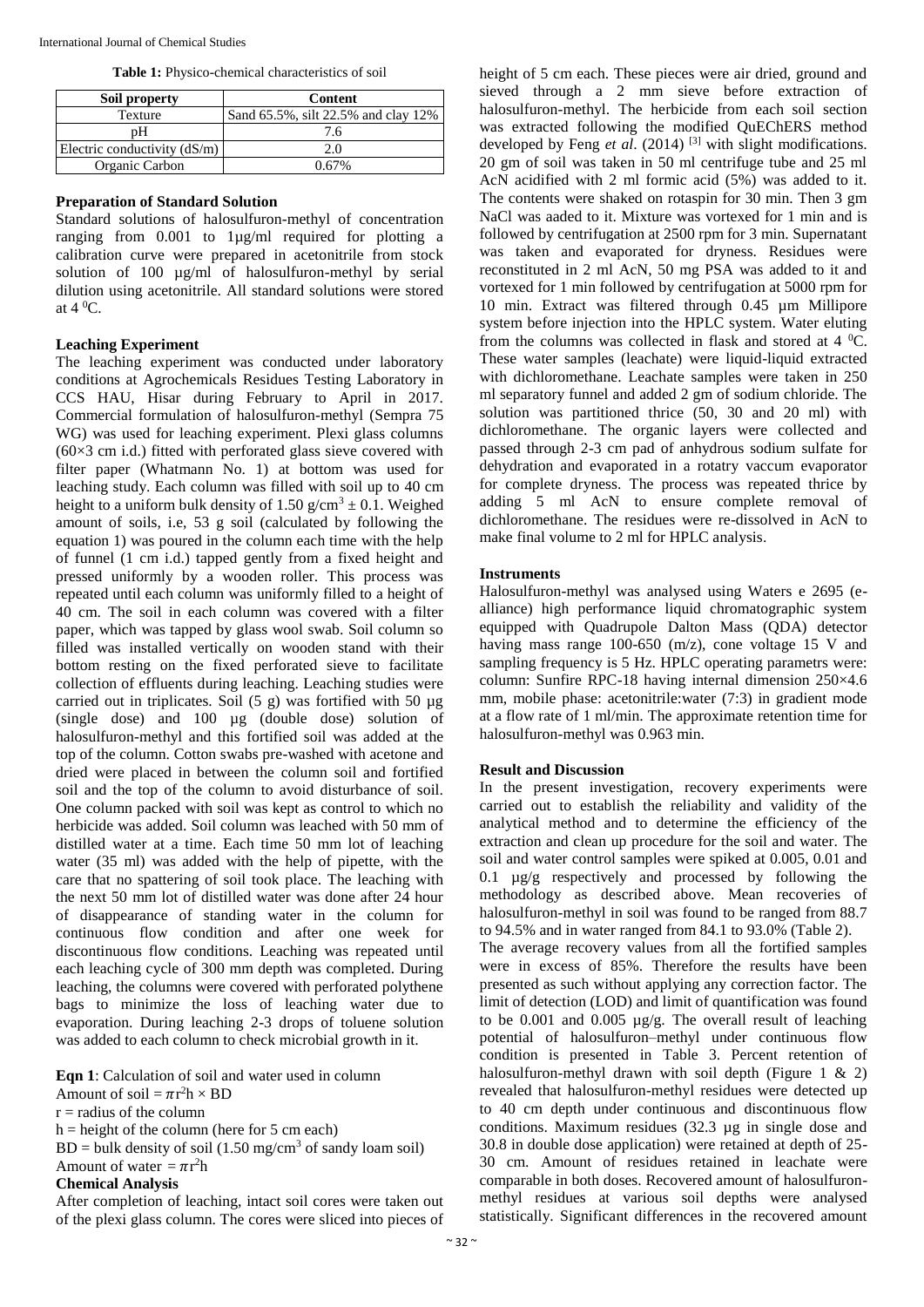of halosulfuron-methyl at various depths were observed at both application rates. Irrespective of soil depth, residue levels were significantly lower following single dose applications compared to double dose application. Under discontinuous flow conditions, concentration of residues retained in 35-40 cm soil depth were 2.2 and 1.3 µg while it was 0.2 and 0.6 µg for leachate at single and double dose, respectively (Table 4). The rate of leaching was found to be invariably higher and faster under continuous and discontinuous flow conditions. Comparable amount of halosulfuron-methyl residues from leachate fraction at both doses i.e. 1.7 and 1.6 µg under continuous flow condition and 0.2 and 0.6 µg under discontinuous flow condition shown that the movement of halosulfuron-methyl was unaffected by dose application. Greater mobility of halosulfuron-methyl can be explained on the basis that coarse textured sandy loam soil resulted in weaker binding of halosulfuron-methyl residues and hence higher leaching potential. Sulfonylureas are all weakly acidic with dissociation constants (pKa) ranging from 3.3 to 5.2. Consequently, these herbicides should be predominantly neutral at pH values below the herbicides pKa and anionic when the pH is above the pKa (Senseman, 2007). Experimental soil taken for leaching experiment in the present study have pH value 7.6 which is greater than pKa value of halosulfuron-methyl, hence molecules predominately exist in anionic form. Negatively charged species react very weakly

with soil matrices and organic matter and thus move freely through soil. Rajasekharam and Ramesh  $(2013)$ <sup>[10]</sup> concluded that adsorption of halosulfuron-methyl negatively correlate with soil pH and positively correlate with organic matter and clay content. The results in the present finding corroborate with the findings of Hall *et al.* (1999)  $[6]$  who concluded that sulfonylurea herbicides are more susceptible for leaching in calcareous soils. Present results are also in agreement with the findings of Sondhia  $(2009)$ <sup>[14]</sup> who studied the leaching behaviour of metsulfuron applied at 4 and 8 g a.i./ha in sandy loam and clay loam under laboratory conditions and result indicated high mobility of metsulfuron (up to 82 cm in columns) in sandy loam as compared to clay loam soil. Tandon *et al*. (2016) [16] also reported high mobility of metsulfuron-methyl under saturated moisture conditions*.* Srivastava *et al.* (2006) <sup>[15]</sup> also found faster leaching of sulfosulfuron in sandy loam soil.

**Table 2:** Percent recoveries of halosulfuron-methyl using modified QuEChERS in soil and water

| <b>Fortification level</b> | Soil                              | Water                |  |  |
|----------------------------|-----------------------------------|----------------------|--|--|
| $(\mu g/g)$                | <sup>a</sup> Recovery $\% \pm SD$ | Recovery $\% \pm SD$ |  |  |
| 0.005                      | $88.7 + 2.3$                      | $84.1 + 3.3$         |  |  |
| ን 01                       | $88.0 + 1.2$                      | $90.3 + 4.2$         |  |  |
|                            | $94.5 + 3.0$                      | $93.0 + 1.5$         |  |  |

<sup>a</sup> Average of three replicates

|                    | Residues <sup>*</sup> ( $\mu$ g)   |                                    |                                     |                                    |      |  |  |
|--------------------|------------------------------------|------------------------------------|-------------------------------------|------------------------------------|------|--|--|
| Soil depth<br>(cm) | Single dose<br>$(50 \mu g) \pm SD$ | <b>Percent</b><br><b>Retention</b> | Double dose<br>$(100 \mu g) \pm SD$ | <b>Percent</b><br><b>Retention</b> | Mean |  |  |
| $0 - 5$            | $0.08 \pm 0.02$                    | 0.2                                | $1.1 \pm 0.56$                      | 1.4                                | 0.6  |  |  |
| $5-10$             | $0.6 \pm 0.36$                     | 1.7                                | $2.7 \pm 1.33$                      | 3.4                                | 1.7  |  |  |
| $10-15$            | $2.2 \pm 1.45$                     | 6.2                                | $8.5 \pm 3.78$                      | 10.9                               | 5.3  |  |  |
| $15-20$            | $3.6 \pm 2.40$                     | 10.2                               | $12.2 + 4.75$                       | 15.6                               | 7.9  |  |  |
| $20 - 25$          | $10.5 \pm 2.66$                    | 29.8                               | $17.8 \pm 2.74$                     | 22.8                               | 14.2 |  |  |
| $25 - 30$          | $11.4 + 3.41$                      | 32.3                               | $24.1 \pm 5.78$                     | 30.8                               | 17.7 |  |  |
| $30 - 35$          | $5.8 \pm 2.17$                     | 16.5                               | $8.3 \pm 2.33$                      | 10.6                               | 7.1  |  |  |
| $35-40$            | $0.4 \pm 0.21$                     | 1.1                                | $2.2 \pm 1.50$                      | 2.8                                | 1.3  |  |  |
| Leachate           | $0.6 \pm 0.3$                      | 1.7                                | $1.3 \pm 0.6$                       | 1.6                                |      |  |  |
| Mean               | 4.3                                |                                    | 9.6                                 |                                    |      |  |  |

CD at 5% level of significance  $Dose = 1.595$ Soil depth  $= 3.190$ Dose  $\times$  Soil depth = 4.511

|  |  |  | <b>Table 4:</b> Leaching behaviour of halosulfuron-methyl in sandy loam soil under discontinuous flow conditions |  |  |  |  |  |  |  |
|--|--|--|------------------------------------------------------------------------------------------------------------------|--|--|--|--|--|--|--|
|--|--|--|------------------------------------------------------------------------------------------------------------------|--|--|--|--|--|--|--|

|                 | Residues <sup>*</sup> $(\mu g)$ |             |                                  |                  |      |  |  |  |  |
|-----------------|---------------------------------|-------------|----------------------------------|------------------|------|--|--|--|--|
| Soil depth (cm) | Single dose $(50 \mu g) \pm SD$ | % Retention | Double dose $(100 \mu g) \pm SD$ | % Retention Mean |      |  |  |  |  |
| $0 - 5$         | $0.6 \pm 0.45$                  | 1.9         | $0.9 \pm 0.30$                   | 1.3              | 0.8  |  |  |  |  |
| $5-10$          | $2.0 \pm 1.27$                  | 6.3         | $3.4 \pm 0.67$                   | 4.9              | 2.7  |  |  |  |  |
| $10-15$         | $4.4 \pm 1.36$                  | 13.9        | $15.2 \pm 3.74$                  | 21.9             | 9.8  |  |  |  |  |
| $15-20$         | $7.3 \pm 2.87$                  | 23.1        | $19.0 \pm 2.29$                  | 27.3             | 13.1 |  |  |  |  |
| $20 - 25$       | $8.5 \pm 2.05$                  | 26.9        | $18.8 \pm 2.36$                  | 27.1             | 13.7 |  |  |  |  |
| $25 - 30$       | $5.8 \pm 1.10$                  | 18.3        | $7.5 \pm 1.60$                   | 10.8             | 6.6  |  |  |  |  |
| $30 - 35$       | $2.1 \pm 0.61$                  | 6.6         | $3.2 \pm 0.70$                   | 4.6              | 2.6  |  |  |  |  |
| $35-40$         | $0.7 \pm 0.27$                  | 2.2         | $0.9 \pm 0.35$                   | 1.3              | 0.8  |  |  |  |  |
| Leachate        | $0.2 \pm 0.4$                   | 0.6         | $0.6 \pm 0.8$                    | 0.9              |      |  |  |  |  |
| Mean            | 3.9                             |             | 8.6                              |                  |      |  |  |  |  |

\*Average of three replicates

CD at 5% level of significance  $Dose = 0.977$ 

Soil depth  $= 1.955$ 

Dose  $\times$  Soil depth = 2.765